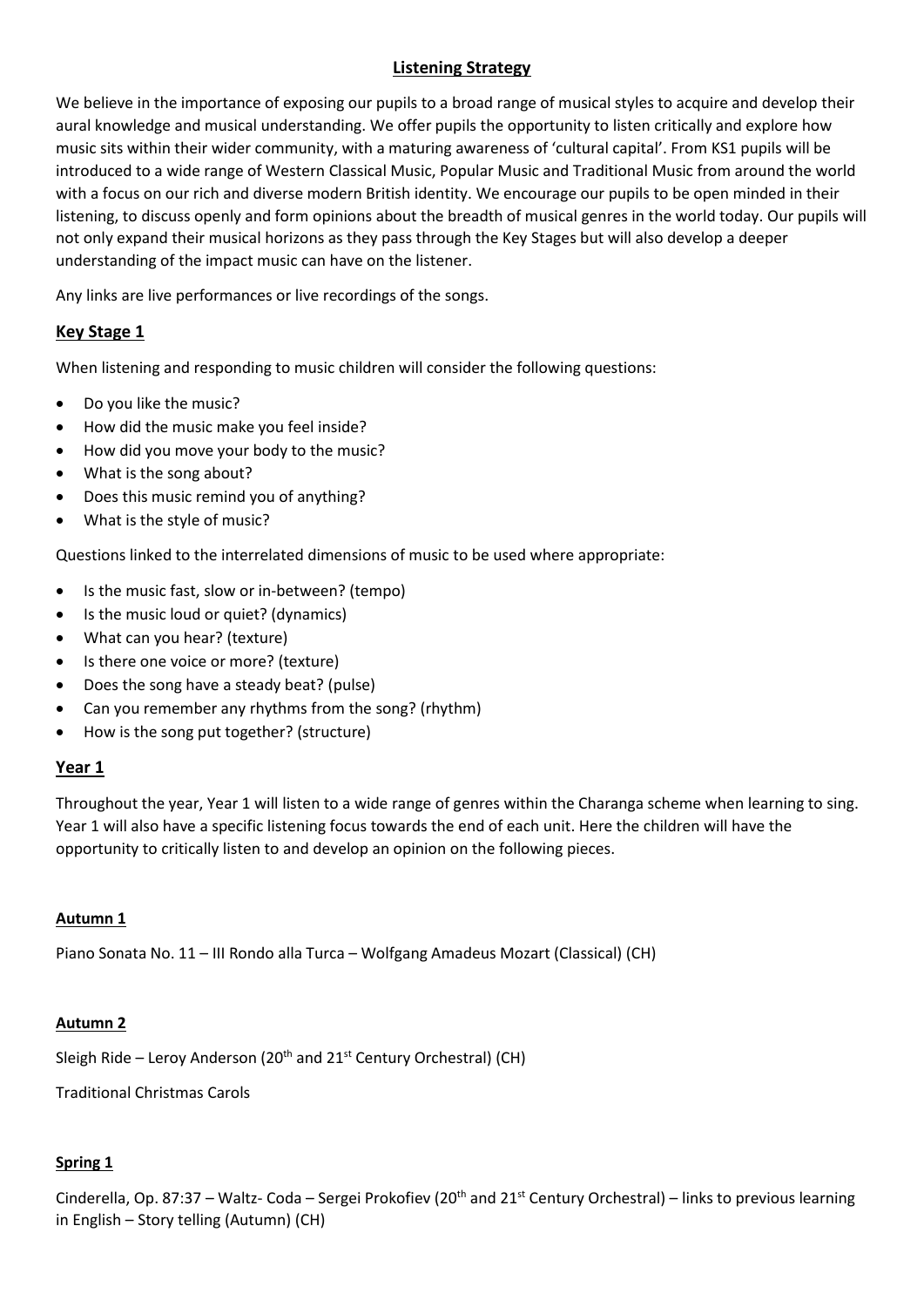# **Spring 2**

The Planets, Op. 32 – I. Mars, The Bringer Of War – Gustav Holst (20<sup>th</sup> and 21<sup>st</sup> Century Orchestral) (CH) – link to Cheltenham - British

<https://www.bbc.co.uk/teach/ten-pieces/KS2-gustav-holst-mars-from-the-planets/zf6hsrd>

Fanfarra (Cabua-Le-Le) – Sergio Mendes and Carlinhos Brown (**Samba**, Brazil)

<https://www.youtube.com/watch?v=HlV59UbrY-E>

## **Summer 1**

Sonata In C Major Hob. XVI:150 - 3<sup>rd</sup> Movement - Franz Joseph Haydn (Classical) (CH)

Runaway Blues – Ma Rainey (**Blues**)

<https://www.youtube.com/watch?v=Zwzc7iokELs>

### **Summer 2**

The Pink Panther Theme – Henry Mancini (Jazz and Film Music) (CH)

Andy Warhol – David Bowie (**Art Pop**) **-** British

<https://www.youtube.com/watch?v=0hSVpFQDaOI>

# **Year 2**

Throughout the year, Year 2 will listen to a wide range of genres within the Charanga scheme when learning to sing. Year 2 will also have a specific listening focus alongside some songs they are learning to sing. Here the children will have the opportunity to critically listen to and develop an opinion on the following pieces with an increasing understanding of the stories and origins of each song. Year 2 also have the option to revisit any repertoire covered in the previous year.

Any links are live performances of the songs.

# **Autumn 1**

Bolero – Maurice Ravel (20<sup>th</sup> Century Orchestral) (CH) With A Little Help from My Friends – The Beatles (Pop) – British <https://www.youtube.com/watch?v=75Oct1Qv8x0>

# **Autumn 2**

Fascinating Rhythm – George and Ira Gershwin (Jazz: Swing) (CH)

Traditional Christmas Carols

# **Spring 1**

Let's Twist Again – Kal Mann and Dave Appell (Rock 'n' Roll) (CH)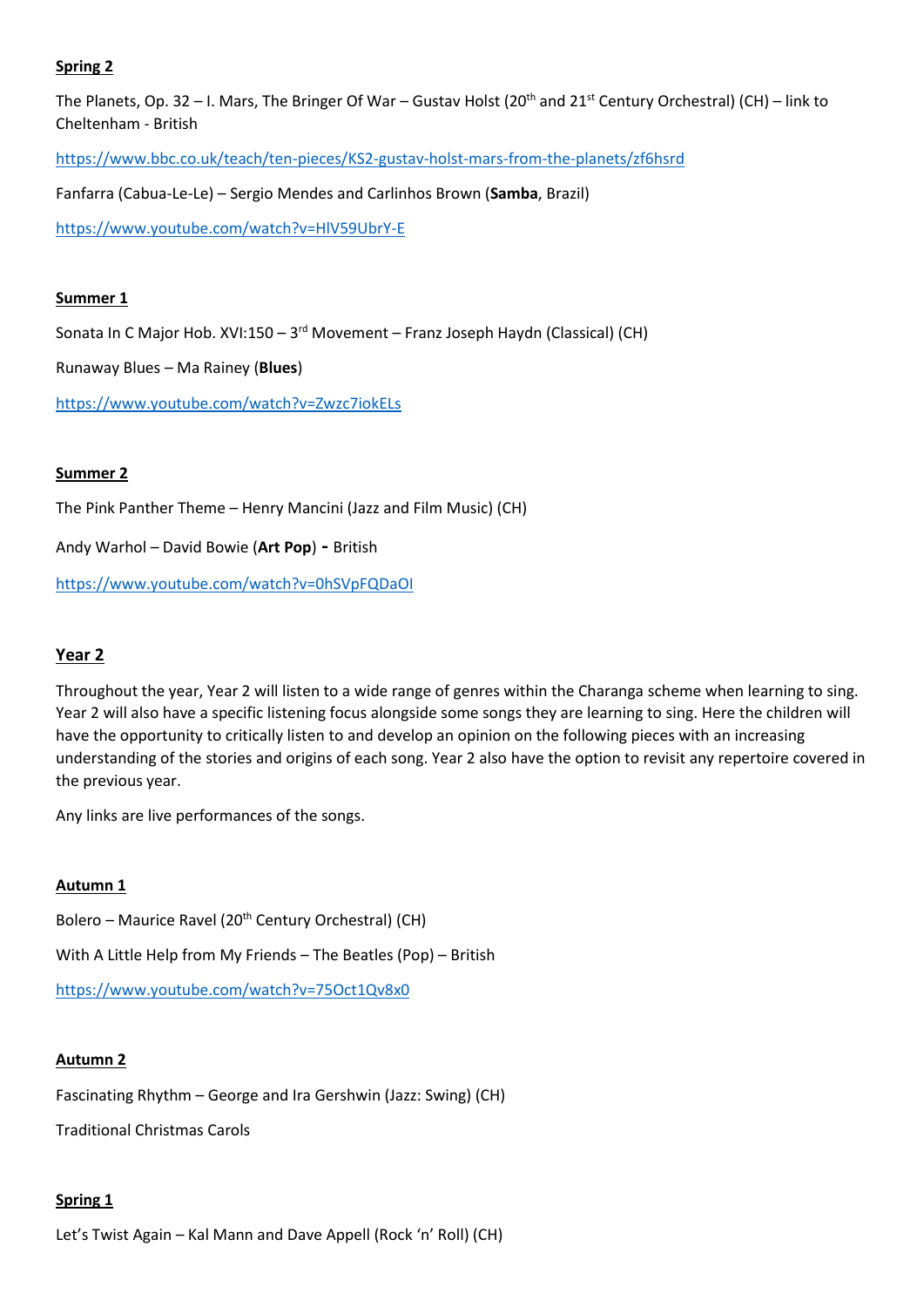### [Sekar Jupun](https://www.youtube.com/watch?v=mPjsGEB-Bbc) - Paliatan Dance Troupe (Gamelan, Indonesia)

<https://www.youtube.com/watch?v=nGCSrC8RN6c>

# **Spring 2**

Piano Trio In A Minor Op. 150 I. Allegro – Amy Beach (Romantic) (CH) Ride of the Valkyries – Richard Wagner – (Classical) <https://www.bbc.co.uk/teach/ten-pieces/classical-music-richard-wagner-ride-of-the-valkyries/zdyfmfr>

### **Summer 1**

This Midnight Hour – Anna Clyne ( $21<sup>st</sup>$  Century) – British

<https://www.youtube.com/watch?v=No5M3jjP-Dw>

Flying Theme from E.T. The Extra-Terrestrial – John Williams (Film Music) (CH)

### **Summer 2**

Que Llueva, Que Llueva – Unknown (Funk) (CH)

Hound Dog – Elvis Presley (Rock 'n' Roll) – compare to previous rock 'n' roll in Spring 1

<https://www.youtube.com/watch?v=MMmljYkdr-w>

# **Key Stage 2**

When listening and responding to music children will consider the following questions:

- Do you like the music?
- How does the music make you feel?
- Does the music make you want to dance?
- What is the song about? Does the song tell a story?
- Does this music remind you of anything?
- What is the style of music?
- Where does this music come from?
- Why is the artist/song significant?
- What do the lyrics mean?

Questions linked to the interrelated dimensions of music to be used where appropriate:

- Is the tempo fast, slow or steady? What is the time signature of the song? (dependent on year group) (tempo)
- How would you describe the dynamics of this music? Loud or quiet? How does that change the mood of the piece? Where are the dynamic contrasts in the music, if any? (dynamics)
- Can you identify the different instruments or voices in the music? Is there one voice or more? (texture)
- Does the music have a steady beat? (pulse)
- Can you remember any rhythms from the song? (rhythm)
- How is the song put together? What is the structure or form? (structure)
- Can you hear a melody? Can you sing any part of that melody? Are there any instruments/voices playing/singing high/low? Is the music major or minor? (pitch)
- What is the quality of the (instrument)? (timbre)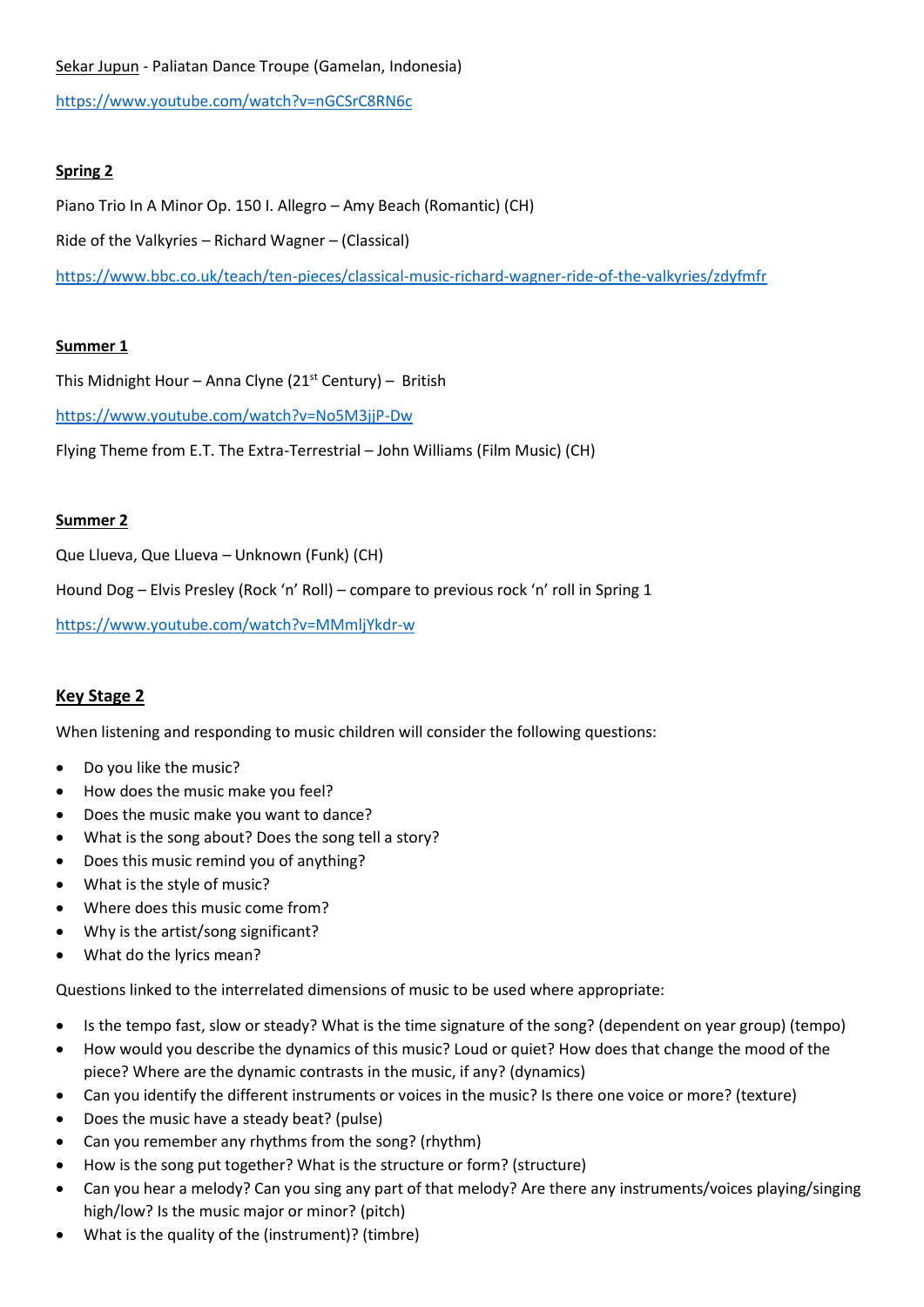### **Year 3**

Throughout the year, Year 3 will listen to a wide range of genres within the Charanga scheme when learning to sing. Year 3 will also have a specific listening focus alongside some songs they are learning to sing. Here the children will have the opportunity to critically listen to the following pieces with an increasing understanding of the stories, origins and traditions of each song. Pupils in Year 3 should begin using their knowledge of the interrelated dimensions of music to help form an opinion of the music they are listening to. Year 3 also have the option to revisit any repertoire covered in previous years.

Any links are live performances of the songs.

### **Autumn 1**

Hallelujah Chorus From Messiah – George Frideric Handel (Baroque) (CH) – forte/piano

<https://www.youtube.com/watch?v=IUZEtVbJT5c>

I Got You (I Feel Good) – James Brown (Funk) -

<https://www.youtube.com/watch?v=cAkoPNIC5kg>

#### **Autumn 2**

My Bonnie Lies Over The Ocean – Unknown (Folk: Sea Shanty) (CH)

Jai Ho from Slumdog Millionaire – A.R. Rahman (Film Music)

<https://www.youtube.com/watch?v=0PRzlpvHLPE>

### **Spring 1**

Amazing Grace – John Newton (Soul) (CH) Zadok the Priest – George Frideric Handel (Classical) – compare to previous Handel piece from Autumn 1 <https://www.bbc.co.uk/teach/ten-pieces/KS2-george-frideric-handel-zadok-the-priest/znvrkmn>

# **Spring 2**

A Night on a Bare Mountain – Modest Mussorgsky (Romantic) (CH) <https://www.bbc.co.uk/teach/ten-pieces/primary-music-ks2-mussorgsky-night-on-bare-mountain/zvw2t39> Jive Talkin – Bee Gees (Disco) - British [https://www.youtube.com/watch?v=F7kNG\\_usig4](https://www.youtube.com/watch?v=F7kNG_usig4)

### **Summer 1**

Porgy and Bess: Act 1, Summertime – George Gershwin (Musicals) (CH)

Storm Interlude from Peter Grimes – Benjamin Britten (Classical) - British

<https://www.bbc.co.uk/teach/ten-pieces/KS2-benjamin-britten-storm-interlude-from-peter-grimes/z4fsv9q>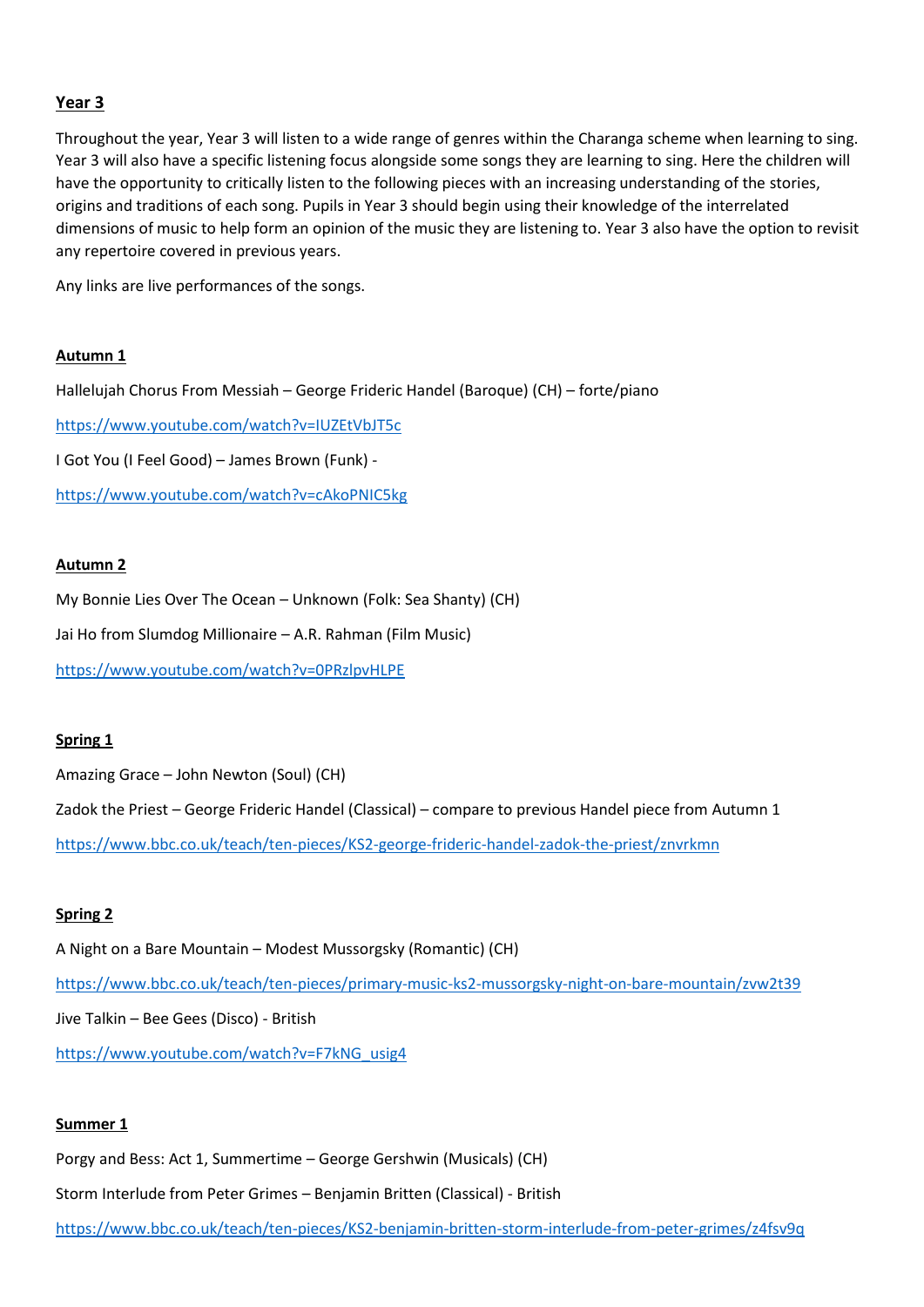### **Summer 2**

The Firebird Suite – Igor Stravinsky (Classical) (CH)

<https://www.bbc.co.uk/teach/ten-pieces/classical-music-primary-igor-stravinksy-firebird-ks2/zbsf3k7>

Sahela Re – Kishori Amonkar (Indian Classical) – compare to other classical pieces listened to

<https://www.youtube.com/watch?v=ipauyMfVYso>

# **Year 4**

Throughout the year, Year 4 will listen to a wide range of genres within the Charanga scheme when learning to sing. Year 4 will also have a specific listening focus alongside some songs they are learning to sing. Here the children will have the opportunity to critically listen to the following pieces with an increasing understanding of the stories, origins, traditions and history of each song. Pupils in Year 4 should continue using their knowledge of the interrelated dimensions of music to help form an opinion of the music they are listening to. Year 4 will listen to an increasingly wide range of music from around the world building on cultural capital and adding to their catalogue of genres. Year 4 also have the option to revisit any repertoire covered in previous years.

Any links are live performances of the songs.

### **Autumn 1**

Martin Luther King – Chris Madin (R&B) (CH)

Symphony No.5 1<sup>st</sup> Movement – Ludwig van Beethoven (Classical)

<https://www.bbc.co.uk/teach/ten-pieces/KS2-ludwig-van-beethoven-symphony-no-5-1st-movement/zrsf3k7>

### **Autumn 2**

Peridido – Juan Tizol (Jazz) (CH) For the Beauty of the Earth - John Rutter (20<sup>th</sup> Century) - British <https://www.youtube.com/watch?v=-0qQyW0W0Rw>

# **Spring 1**

Mambo from West Side Story – Leonard Bernstein (Folk) (CH) Tropical Bird – Trinidad Steel Band (Calypso, Trinidad) <https://www.youtube.com/watch?v=rFcq9ouzY5s>

# **Spring 2**

Symphony No.5 4<sup>th</sup> Movement – Ludwig van Beethoven (Classical) (CH) – compare to Beethoven in Autumn 1

Wonderwall – Oasis (90's Indie) - British

<https://www.youtube.com/watch?v=419eZDuglVA>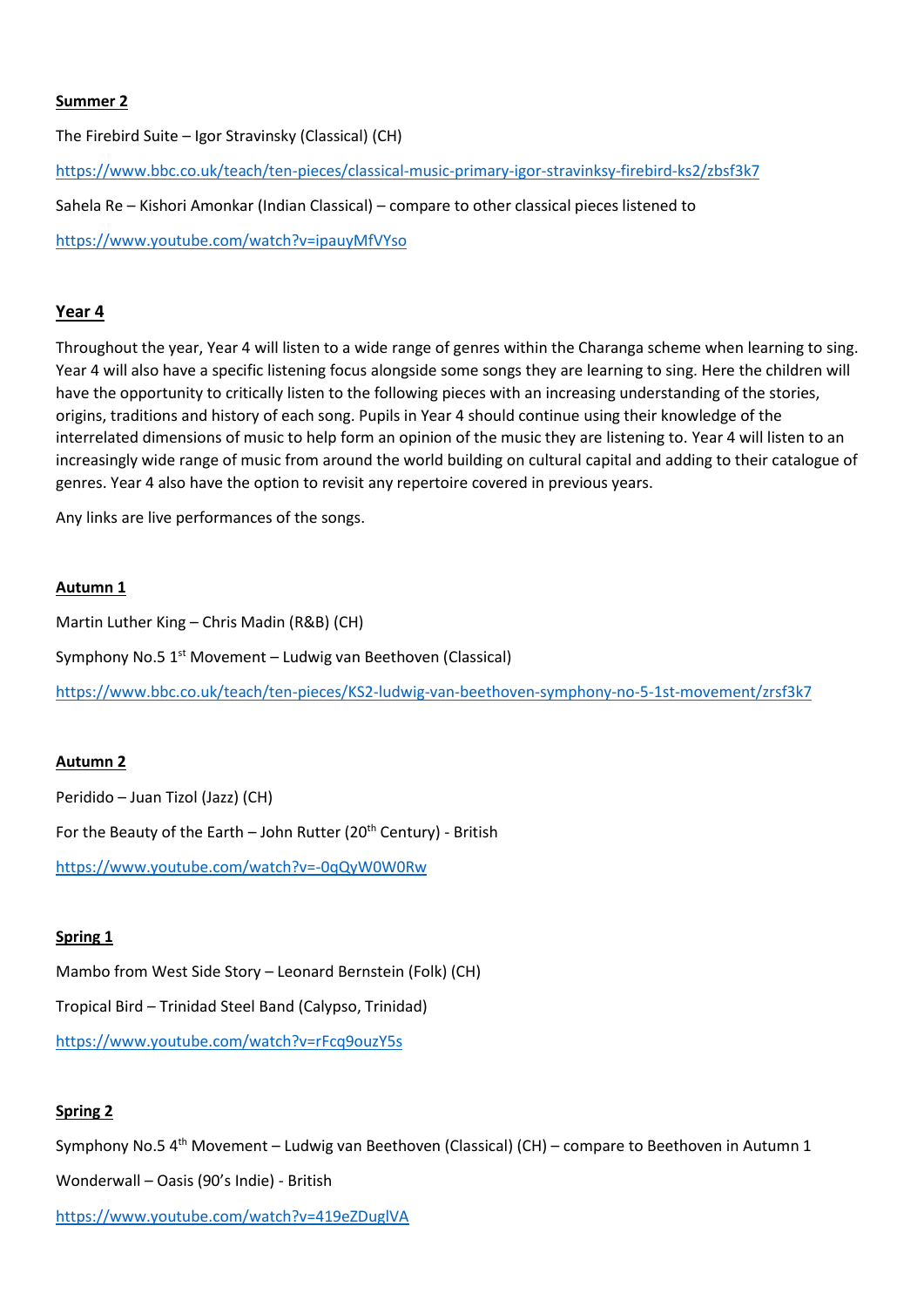### **Summer 1**

Oh Happy Day – Philip Doddridge (Gospel) (CH) Take the 'A' Train – Billy Strayhorn/Duke Ellington Orchestra (Jazz) <https://www.youtube.com/watch?v=D-GdNgJgq64>

### **Summer 2**

O Euchari – Hildegard (Early Classical) (CH) Bhabiye Akh Larr Gayee – Bhujhangy Group (Bhangra, Punjab/UK) <https://www.youtube.com/watch?v=FzFfGIKBZyk>

# **Year 5**

Throughout the year, Year 5 will listen to a wide range of genres within the Charanga scheme when learning to sing. Year 5 will also have a specific listening focus alongside some songs they are learning to sing. Here the children will have the opportunity to critically listen to the following pieces with an increasing understanding of the stories, origins, traditions, history and social context of each song. Pupils in Year 5 should continue using their knowledge of the interrelated dimensions of music to form an opinion of the music they are listening to with more confidence. Year 5 will listen to an increasingly wide range of music from around the world building on cultural capital and adding to their catalogue of genres. Year 5 also have the option to revisit any repertoire covered in previous years.

Any links are live performances of the songs.

### **Autumn 1**

Lively – Quinn Mason (20<sup>th</sup> Century Orchestral) (CH)

We Will Rock Rock – Queen (Rock) - British

[https://www.youtube.com/watch?v=3\\_t8MWUmCCw](https://www.youtube.com/watch?v=3_t8MWUmCCw)

# **Autumn 2**

Glassworks I. Opening – Philip Glass (Minimalism) (CH)

This Little Babe from *Ceremony of Carols* – Benjamin Britten (20th Century Choral) – refer to previous Britten from Year 3 Summer 1 - British

[https://www.youtube.com/watch?v=U\\_Tux6tixN0](https://www.youtube.com/watch?v=U_Tux6tixN0)

# **Spring 1**

Freedom is Coming – Unknown (South African) (CH) English Folk Song Suite – Ralph Vaughan Williams (20<sup>th</sup> Century) - British <https://www.youtube.com/watch?v=Nnaa0K9ktLg>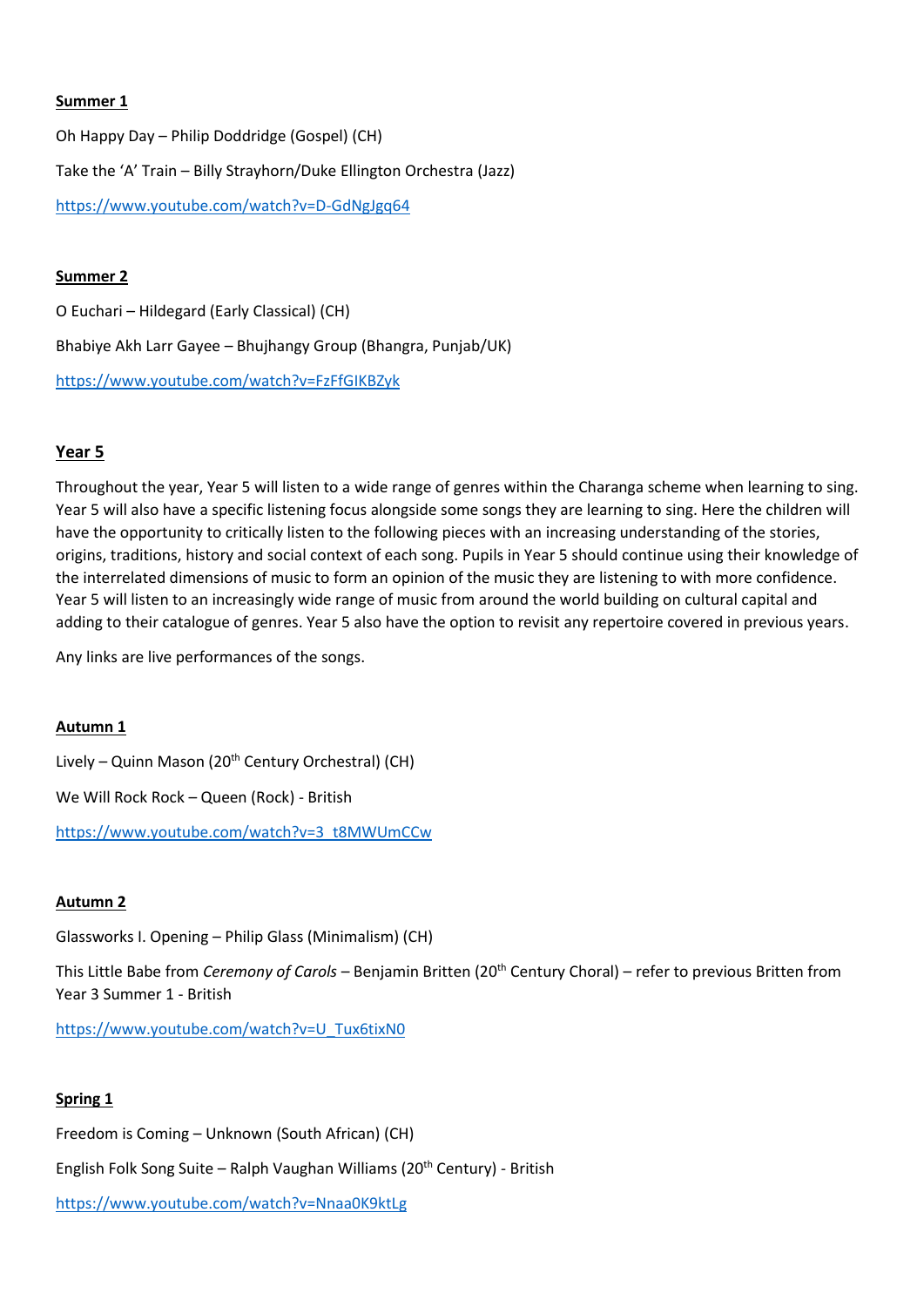### **Spring 2**

Erie Canal – Thomas Allen (Reggae) (CH) Anthology of Fantastic Zoology – Sprite; A Bao A Qu - Mason Bates (21<sup>st</sup> Century) <https://www.bbc.co.uk/teach/ten-pieces/mason-bates-anthology-of-fantastic-zoology-sprite/zbfn7nb>

### **Summer 1**

Stay Connected – Supaman (Hip Hop) (CH) Smalltown Boy – Bronski Beat (80's Synth/Pop) – British <https://www.youtube.com/watch?v=MrnLYzoHR8Y>

### **Summer 2**

Central Park In The Dark – Charles Ives (20<sup>th</sup> Century and 21<sup>st</sup> Century Orchestral) (CH) Jin Go La Ba (Drums of Passion) – Babatunde Olatunji (Drumming, Nigeria) <https://www.youtube.com/watch?v=WvWzAgMABx0> (from 42.42)

### **Year 6**

Throughout the year, Year 6 will listen to a wide range of genres within the Charanga scheme when learning to sing. Year 6 will also have a specific listening focus alongside some songs they are learning to sing. Here the children will have the opportunity to critically listen to the following pieces with an increasing understanding of the stories, origins, traditions, history and social context of each song. Pupils in Year 6 should confidently use their knowledge of the interrelated dimensions of music to form an opinion of the music they are listening to. Year 6 will listen to an increasingly wide range of music from around the world building on cultural capital and adding to their catalogue of genres. Year 6 also have the option to revisit any repertoire covered in previous years.

Any links are live performances of the songs.

# **Autumn 1**

Fanfare For The Common Man – Aaron Copland (20<sup>th</sup> and 21<sup>st</sup> Century Orchestral) (CH)

The Wellerman – Nathan Evans (Folk: Sea Shanty) - British

<https://www.youtube.com/watch?v=UgsurPg9Ckw> (harmonies easily heard/added)

<https://www.youtube.com/watch?v=ResVVvT-QHE> (live)

### **Autumn 2**

Why – Supaman (Hip Hop) (CH)

Say My Name – Destiny's Child (R&B)

<https://www.youtube.com/watch?v=1ej4LsbbIKk> (From 1.20)